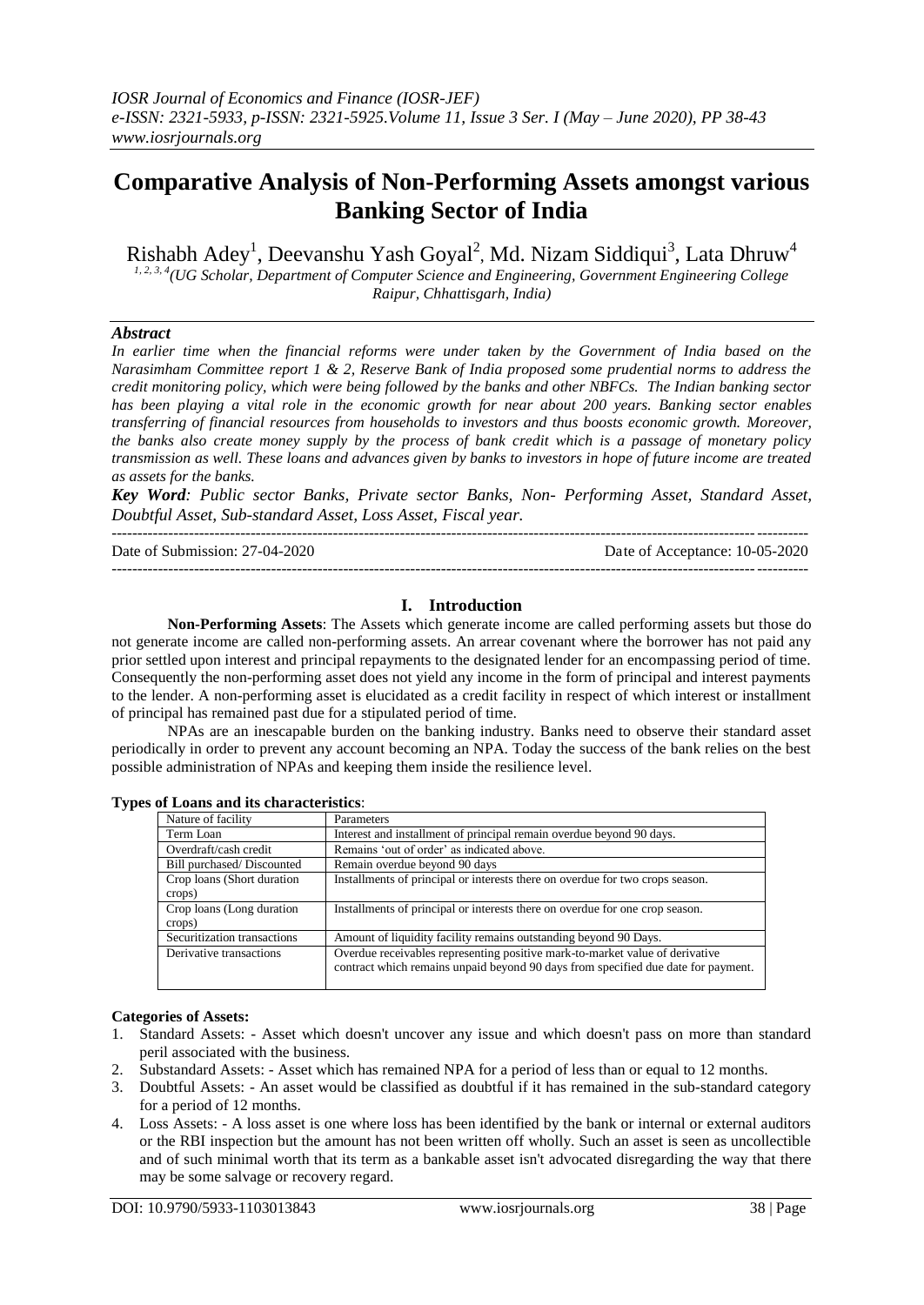**Provisional Norms:**Provisioning is made on every kind of asset i.e. Standard, Sub-standard, Doubtful and loss assets.

## 1. **Standard Assets:** -

- a. Direct advance to agriculture or Micro and Small Enterprise (Not medium): 0.25% of outstanding;
- b. Individual Housing Loans: 0.25% of outstanding;
- c. Commercial Real Estate: 1% of outstanding; Corn Real Estate Residential Housing: 0.75%
- d. Housing Loans with teaser interest rates:  $2\%$  of outstanding;<br>e. Restructured loans classified as Standard Assets: 5% of outst
- e. Restructured loans classified as Standard Assets: 5% of outstanding
- All others: 0.4% of outstanding.

# 2. **Sub Standard Assets: -**

- a. Direct Secured substandard: 15% of outstanding balance without considering securities available.
- b. Unsecured substandard: if the loan was unsecured from the beginning: 25% of outstanding balance.
- c. If unsecured substandard for infrastructure: 20% of outstanding balance.
- d. Unsecured exposure means exposure where the realizable value of the security, as assessed by the bank/approved valuers/Reserve Bank's inspecting officers, is not more than 10 percent, ab-initio, of the outstanding exposure.

## 3. **Doubtful Assets: -**

- a. Direct Unsecured portion: Outstanding minus Realizable value of security (RVS): 100 %
- b. Secured portion: RVS: 25% to 100% depending on the period tor which account is doubtful.

| <b>Age of Doubtful Asset</b>                | Provision as % of secured portion      |  |  |  |  |
|---------------------------------------------|----------------------------------------|--|--|--|--|
| Doubtful up to 1 year; D1                   | 25% RVS (Realizable Value of Security) |  |  |  |  |
| Doubtful for more than 1 year to 3years; D2 | 40% RVS                                |  |  |  |  |
| Doubtful for more than 3 years; D3          | 100% RVS                               |  |  |  |  |

- 4. Loss Assets: 100% of the outstanding amount.
- 5. Provisioning pertaining to fraud accounts: in case of threats for recovery due to frauds committed by borrowers: 100% of the outstanding amount is to be provided over four quarters.
- 6. If loan is guaranteed by ECGC, CGFT or CGFLHS, provision on unsecured portion of Doubtful asset after deducting guarantee cover.
- 7. Provision on advance against FD, NSC, LIP, KVP as per their asset classification.
- 8. Overall provisions: Provisioning coverage ratio, including floating provisions, should not be less than 70%.
- 9. Provisioning coverage ratio is the ratio of provisioning to gross NPAs.
- 10. Provision on Standard account to be kept as part of Other Liabilities in S.thedule-5 of bank's balance sheet.
- 11. Provision on Standard accounts to be done on Global balance and for NPA accounts on Gross Balance.
- 12. For Doubtful accounts, provision to be done separately for secured portion and unsecured portion of total balance in the account.
- 13. In case of standard and sub-standard assets, provision is on outstanding balance without bifurcating the balance into secured or unsecured.
- 14. Floating provisions can be deducted from Gross NPAs or treated as part of tier II capital but not both. Source: http://www.rbi.org.in

## **II. Research Design**

## **Scope of the Study:**

- 1. The assessment could prescribe measures for the banks to avoid future NPAs and to lessen existing NPAs.
- 2. The assessment may help the government in making and executing new techniques to control NPAs.
- 3. The assessment will help with picking proper techniques fit to manage the NPAs and build a time bound action plan to monitor the growth of NPAs

**Purpose of the Study:** The fundamental reason for the assessment is to comprehend and examine the NPA level of private and public sector Banks by considering some private part Banks. To comprehend what are the elements that add to NPA. To recommend a few measures so as to lessen the degree of NPA. This assessment would likewise thusly impact the Banks to recognize the issues relating to the record and to keep away from the event of any record transforming into NPA.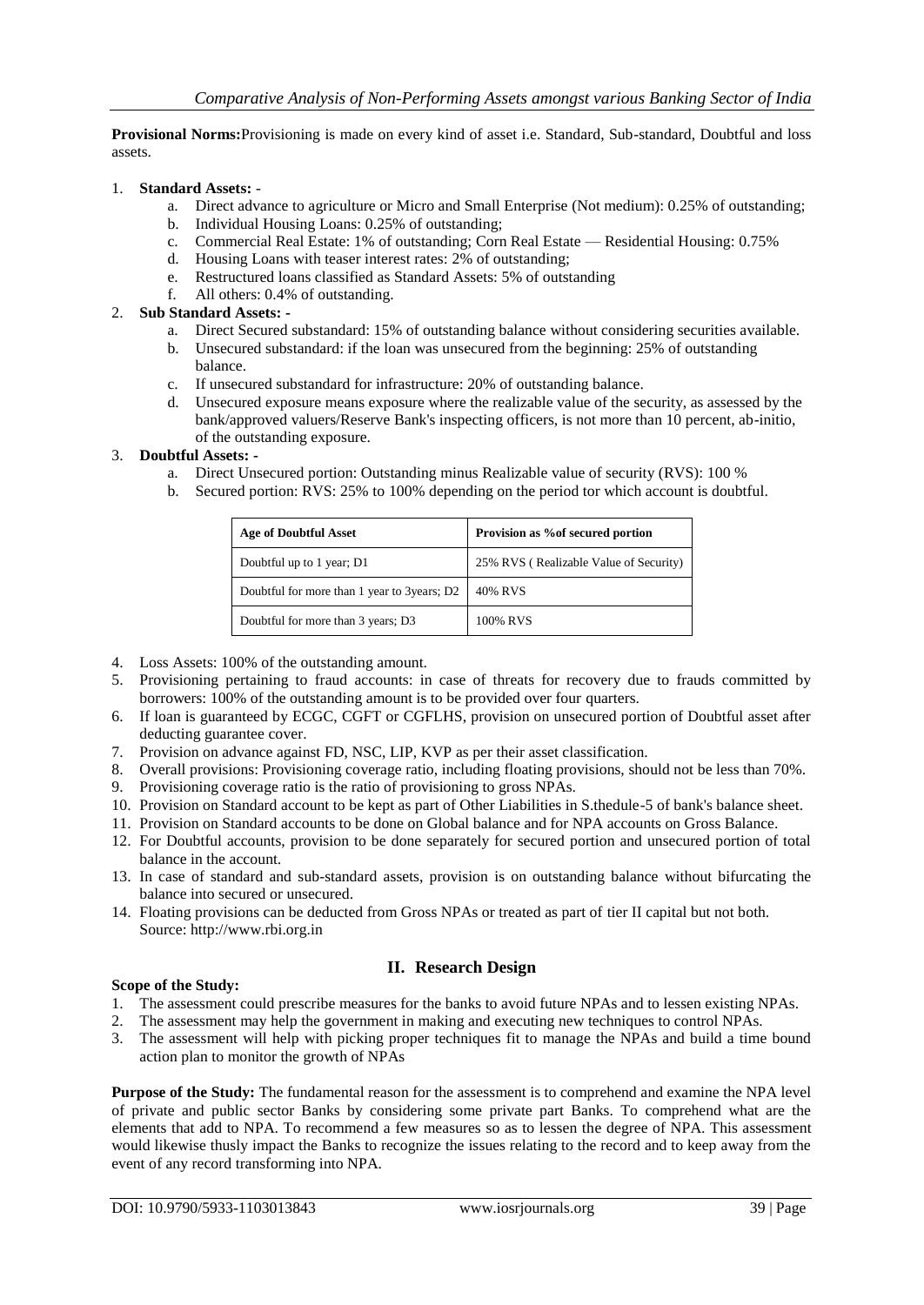**Statement of the problem:**The substance of the Banks will be undermined depending on the level of NPA. In case banks have various records that are going out to NPA, the nearness of the bank would be irksome. The banks which have higher NPA can lose the conviction of the customer and moreover it would impact the liquidity, profitability and solvency position of the bank.

## **Limitations:**

- 1. The study is limited to the degree of the availability of data.
- 2. The duration of the study is limited for four years.
- 3. The study of non-performing assets limited to the Indian Banks.
- 4. NPAs are time variant. The study is done in the present condition without predicting future advancements.

# **III. Research Methodology**

The study is intended to be done with the assistance of auxiliary information for the reason to and comprehend the NPA level of private and public sector Banks.

**Source of data:** Secondary data was collected from the reports, articles, journals, documents, printed literatures, certain web sites and other online data bases etc.

## **Factors contributing to NPA:**

According to the recent study conducted by RBI, the factors contributing to NPA are divided into three segments

- 1. Internal factors
- 2. External factors
- 3. Other factors

## **Internal factors:-**

- 1. Diversion of fund for modernization, diversification, expansion, or for taking up new projects.
- 2. Time or cost overrun during the project implementation stage.
- 3. Slackness in credit management and monitoring.
- 4. In efficiency in bank management.
- 5. Business failure due to product failure, failure in marketing etc.
- 6. In appropriate technology or problems related to modern technology.
- 7. Diversion of fund for assisting or promoting associate concerns.

## **External factors: -**

- 1. Recession in the economy as a whole.
- 2. Exchange rate fluctuations
- 3. Input or power shortage
- 4. Change in government policies
- 5. Price escalation of inputs.

## **Other factors: -**

- 1. Sudden slamming of capital market and failure to raise sufficient assets.
- 2. Poor observing of credits and inability to perceive early notice signals appeared by standard resources.
- 3. Granting of advances to specific parts of the economy based on government orders instead of business goals.
- 4. Mismatching of assets for example utilizing advances allowed for present moment for long haul exchanges.
- 5. Liberalization of the economy and the resulting pressures from progression like a few rivalries, decrease of duties and so forth.
- 6. Presence of willful defaulters who are borrowers who have deliberately defaulted on their obligation administration commitment understanding that the lawful asset accessible to loan supervisors is delayed in accomplishing results

## **Table no 1:Gross NPA of Banks Group-wise**

It is evident from the above table that we are provided with group wise data of gross NPA of all banks. It is visible that the PSBs saw a rise in NPAs in the first three fiscal years while there was a slight drop in 2019 from 8956 to 7395. Meanwhile PVBs' gross NPA experienced constant growth through all the years from 562(FY 2016) to 1836(FY 2019). The stats of FBs show no promising growth but only downfall in its GNPAs.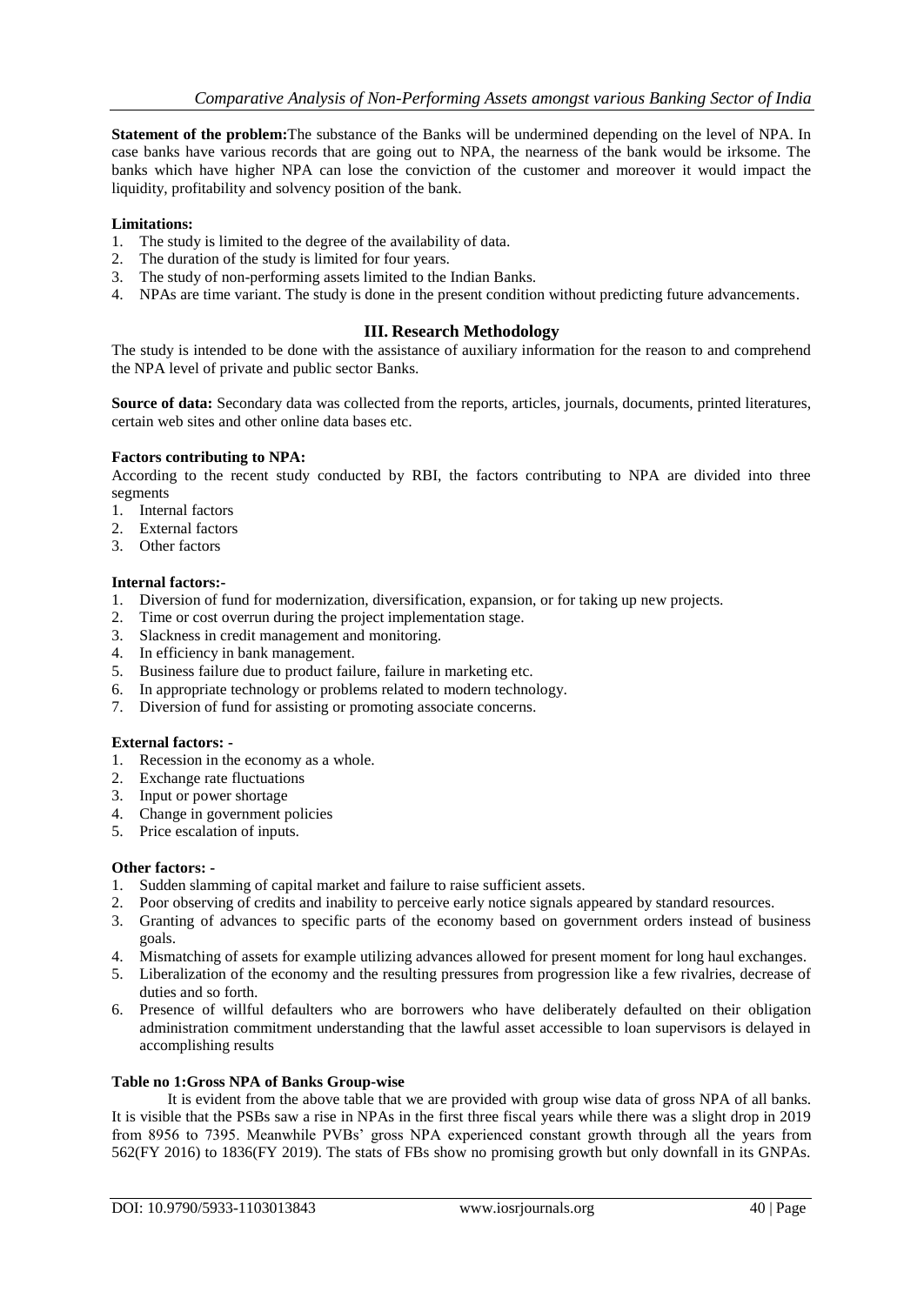If we look at the overall scenario, we can see that the combined GNPAs of all the banks rose from 2016 to 2018 while it declined in 2019.

|                        |            |            |           | (All figures are in Billion) |
|------------------------|------------|------------|-----------|------------------------------|
|                        | <b>PSB</b> | <b>PVB</b> | <b>FB</b> | ALL                          |
| <b>Bank-group/Year</b> |            |            |           | <b>SCBs</b>                  |
| FY 2016                | 5.400      | 562        | 158       | 6119                         |
| FY 2017                | 6.847      | 932        | 136       | 7,918                        |
| FY 2018                | 8.956      | .293       | 138       | 10.397                       |
| FY 2019                | 7,395      | . 836      | 122       | 9364                         |

#### **Table no 1**

Source: http://www.rbi.org.in

#### **Table no 2:Net NPA of Banks Group-wise**

The above table enlightens us with the Net NPA of All the banks in a group wise manner. Both PSBs and PVBs saw a climb in the NPA in the first three fiscal years but the net NPA of PSBs dropped drastically in 2019 from 4545 to 2851 while NPA of PVBs continued to grow. If we take a glance in FBs, the NPA fell down from 2016 to 2018 and increased in the final fiscal year from 15 to 20. So we can draw conclusion that the Net NPA of all the banks increased in first 3 fiscal years and declined in 2019.

|                        |            |            |           | (All figures are in Billion) |
|------------------------|------------|------------|-----------|------------------------------|
| <b>Bank-group/Year</b> | <b>PSB</b> | <b>PVB</b> | <b>FB</b> | ALL<br><b>SCBs</b>           |
| FY 2016                | 3.204      | 267        | 28        | 3,498                        |
| FY 2017                | 3.831      | 478        | 21        | 4.331                        |
| FY 2018                | 4.545      | 642        | 15        | 5.207                        |
| FY 2019                | 2.851      | 673        | 20        | 3,550                        |

#### **Table no 2**

Source: http://www.rbi.org.in

#### **Table no 3:Classification of Loan Assets of PSBs**

Table 3 shows the classification of loan assets of Public Sector Banks. It is quite evident that the standard assets have constantly been on decreasing side from fiscal year 2016 to fiscal year 2018 while it saw a rise in fiscal year 2019. There is no regular trend seen for sub-standard assets. Doubtful assets have drastically increased from fiscal year 2016 to fiscal year 2018 seeing a major drop in the fiscal year 2019. The same goes with the loss assets except the fact that in the fiscal year 2019, the loss assets actually rose from 465 in 2018 to 662 in 2019. Thus we can conclude that the Public Sector Banks as a composition performed comparatively well in fiscal year 2019.

|                      | ети ттоши иге и ришли |         |                           |         |                       |         |                   |         |
|----------------------|-----------------------|---------|---------------------------|---------|-----------------------|---------|-------------------|---------|
| <b>Assets/Fiscal</b> | <b>Standard Asset</b> |         | <b>Sub-Standard Asset</b> |         | <b>Doubtful Asset</b> |         | <b>Loss Asset</b> |         |
| Years                | Amount                | Percent | Amount                    | Percent | Amount                | Percent | Amount            | Percent |
| FY 2016              | 52.875                | 90.7    | 2.005                     | 3.4     | 3.232                 | 5.5     | 163               | 0.3     |
| FY 2017              | 51.816                | 88.3    | .731                      |         | 4.904                 | 8.4     | 213               | 0.4     |
| FY 2018              | 46.021                | 84.5    | 2.053                     | 3.8     | 5.936                 | 10.9    | 465               | 0.9     |
| FY 2019              | 50.868                | 87.8    | .374                      | 2.4     | 5.064                 | 8.7     | 662               | 1.1     |

**Table no 3**

*(All Amount are in Billion)*

Source: http://www.rbi.org.in

#### **Table no 4:Classification of Loan Assets of PSBs**

Table4 shows the classification of loan assets of Private Sector Banks. From the table we see that standard assets have been on increasing side throughout the four years. On the other hand a similar trend has been seen for sub-standard assets and doubtful assets as they both increased constantly from the fiscal year 2016 to 2019, except for the fiscal year 2018. If we go through the doubtful assets, there has been a substantial increase throughout the four years.

|                      | (All Amount are in Billion) |         |                           |         |                       |         |                   |         |
|----------------------|-----------------------------|---------|---------------------------|---------|-----------------------|---------|-------------------|---------|
| <b>Assets/Fiscal</b> | <b>Standard Asset</b>       |         | <b>Sub-Standard Asset</b> |         | <b>Doubtful Asset</b> |         | <b>Loss Asset</b> |         |
| Years                | Amount                      | Percent | Amount                    | Percent | Amount                | Percent | Amount            | Percent |
| FY 2016              | 19.184                      | 97.2    | 186                       | 0.9     | 311                   | 1.6     | 62                | 0.3     |
| FY 2017              | 21.748                      | 95.9    | 310                       | 1.4     | 519                   | 2.3     | 90                | 0.4     |
| FY 2018              | 24.505                      | 96      | 272                       | 1.1     | 699                   | 2.7     | 52                | 0.2     |
| FY 2019              | 31.035                      | 95.2    | 424                       |         | 1,046                 | 3.2     | 95                | 0.3     |

#### **Table no 4**

Source: http://www.rbi.org.in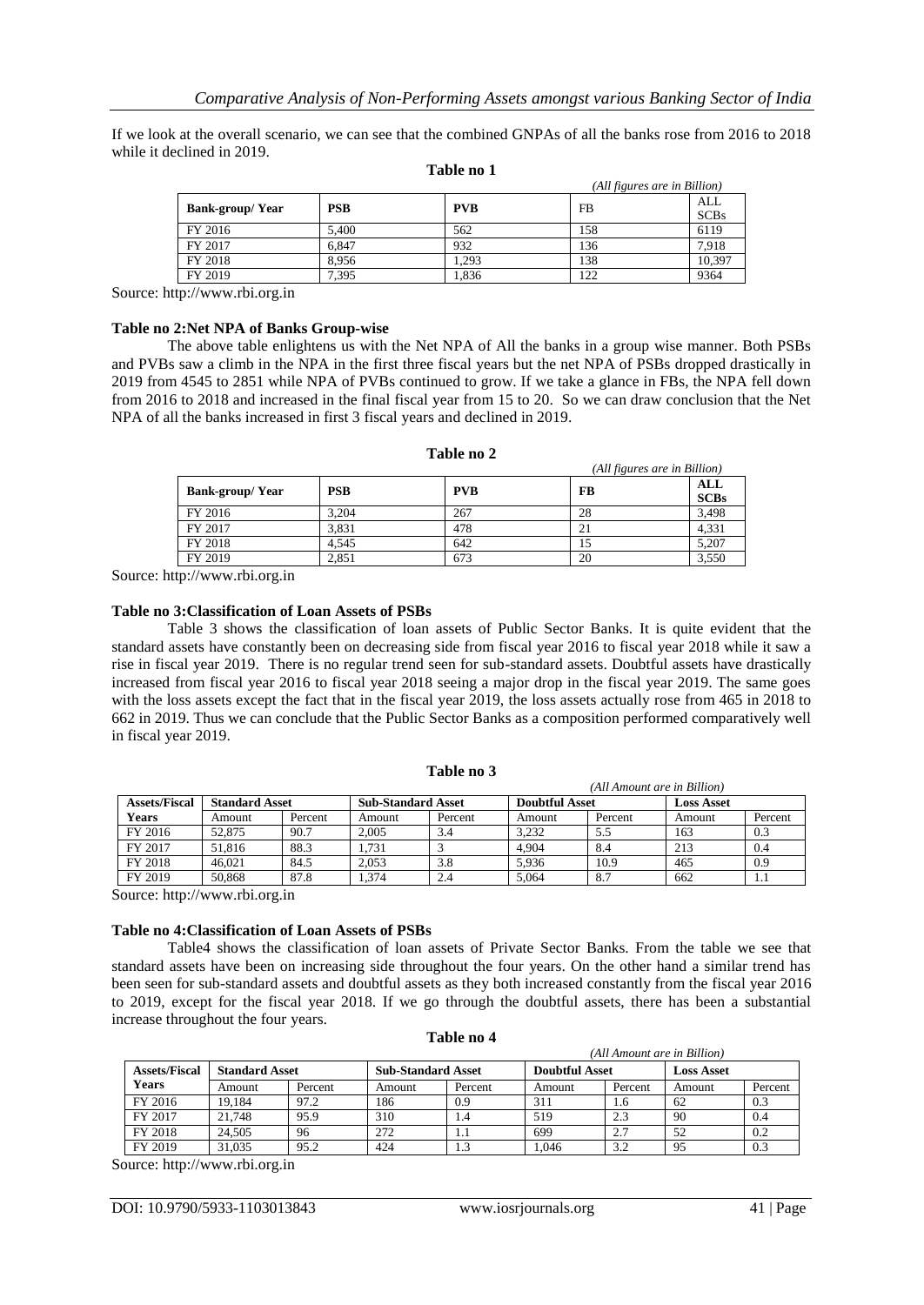*(All Amount are in Billion)*

## **Table no 5:Classification of Loan Assets of FBs**

Table 5 shows the classification of loan assets of Foreign Banks. In FY 2016 loss assets was 0.9% amounting to 36 billion whereas in the FY 2017 it was 0.4% which amounts to 14 billion. Then it saw a slight increase of 0.1% in the fiscal year 2018 from FY 2017 while it witnessed a substantial decrease in FY 2019.

|                      | (All Amount are in Billion) |         |                           |         |                       |         |                   |         |
|----------------------|-----------------------------|---------|---------------------------|---------|-----------------------|---------|-------------------|---------|
| <b>Assets/Fiscal</b> | <b>Standard Asset</b>       |         | <b>Sub-Standard Asset</b> |         | <b>Doubtful Asset</b> |         | <b>Loss Asset</b> |         |
| Years                | Amount                      | Percent | Amount                    | Percent | Amount                | Percent | Amount            | Percent |
| FY 2016              | 3.606                       | 95.8    | 60                        | 1.6     | 60                    | 1.6     | 36                | 0.9     |
| FY 2017              | 3.304                       | 96      | 40                        | 1.2     | 83                    | 2.4     | 14                | 0.4     |
| FY 2018              | 3.495                       | 96.2    | 38                        | 1.1     | -84                   | 2.3     | 16                | 0.5     |
| FY 2019              | 3.947                       | 97      | 32                        | 0.8     | 79                    |         |                   | 0.3     |

#### **Table no 5**

Source: http://www.rbi.org.in

# **IV. Resultand Discussion**

# **Suggestions to reduce NPAs**

Advances provided by banks should be done pre-endorsing assessment and post payment control with the goal that NPA can diminish. Great administration required on the side of banks to diminish the degree of NPA. Proper assortment of borrowers and follow-ups required to get convenient instalment. There are some legal measure in order to recover NPAs:-

- 1. Preference of Claims: Banks should quickly and properly claim compensation from organizations like Deposit Insurance and Credit Guarantee Corporation calledDICGC, Export Credit Guarantee Corporation calledECGC, Credit Guarantee Fund Trust for small scaleindustries, Insurance Companies and so on and conjureGovernment/other individual certifications to recover loans dues and decrease Non-performing assets.
- 2. Technical WriteOff:- Regularly banks choose discountinglittle credits which have gotten awful and the recuperation isn't at all conceivable in those records under any conditions by virtue of the realities that the borrower may have been lapsed; he has no way to reimburse the advance at any expense and there might be colossal misfortunes in regard of the properties and so forth. This is for the sole reason for adjusting such non performing accounts.
- 3. One Time Settlement Scheme: To minimize the total sumof non-performing assets, the Indian government and Reserve Bank of India have been periodically announcing one-time compensation schemes over the past few years.While borrowers are alive and when borrowers are farmers, small traders, etc., and they find it very difficult to pay their dues for different reasons such as poor health and falling into their business projects, however, they are inclined to repay their debts to the banks, this form of activity is of great benefit to borrowers and lending institutions.The banks are definitely in a position to lose any portion of their loan amount when they carry out a one-time portion of their loan amount when they carry out a one-time settlement scheme.
- 4. LokAdalat's:- It is a legal forum for the prompt settlementof credit duties on agreement between the bank andborrower's settlement by the LokAdalat.
- 5. Recovery camps: Bank workers collectively approach thedefaulting borrowers for repayment at a suitable location and time for both parties. Small loans are better suited for these. Normally, in rural and semi-urban areas, borrowers who had used small loans would be more in number than urban and metro centers. Instead, the banks are looking for regions rather than metro and urban centers. As such, instead of conducting the recovery camps at their branches, banks typically perform such recovery camps in locations such as panchayat board offices, court houses, government department houses etc. these recovery camps so that borrowers find it easy to attend the recovery camps. In some cases, the bank branch manager, along with certain branch officers, goes to each of the borrowers' house visits and collects the installments due in respect of their loans. This form of recovery camp would be effective if the borrowers state the date of the recovery camps are served with an advance notice.
- 6. Compromise proposal: Compromise routes are followed bybanks, where borrowers face serious problems and regular recovery is not feasible.These plans should be considered taking into account the history of the borrowed account, the protection available, the net borrower / guarantee interest, time value of offer made etc.
- 7. Securitization Act: the Secularization and financial assetsand enforcement of security interest–SARFAESI Act 2002 seeks to enable banks as protected investors to take ownership, handle and sell shares without court / tribunal interference.This also attempts at securitization or reconstruction business asset rehabilitation.